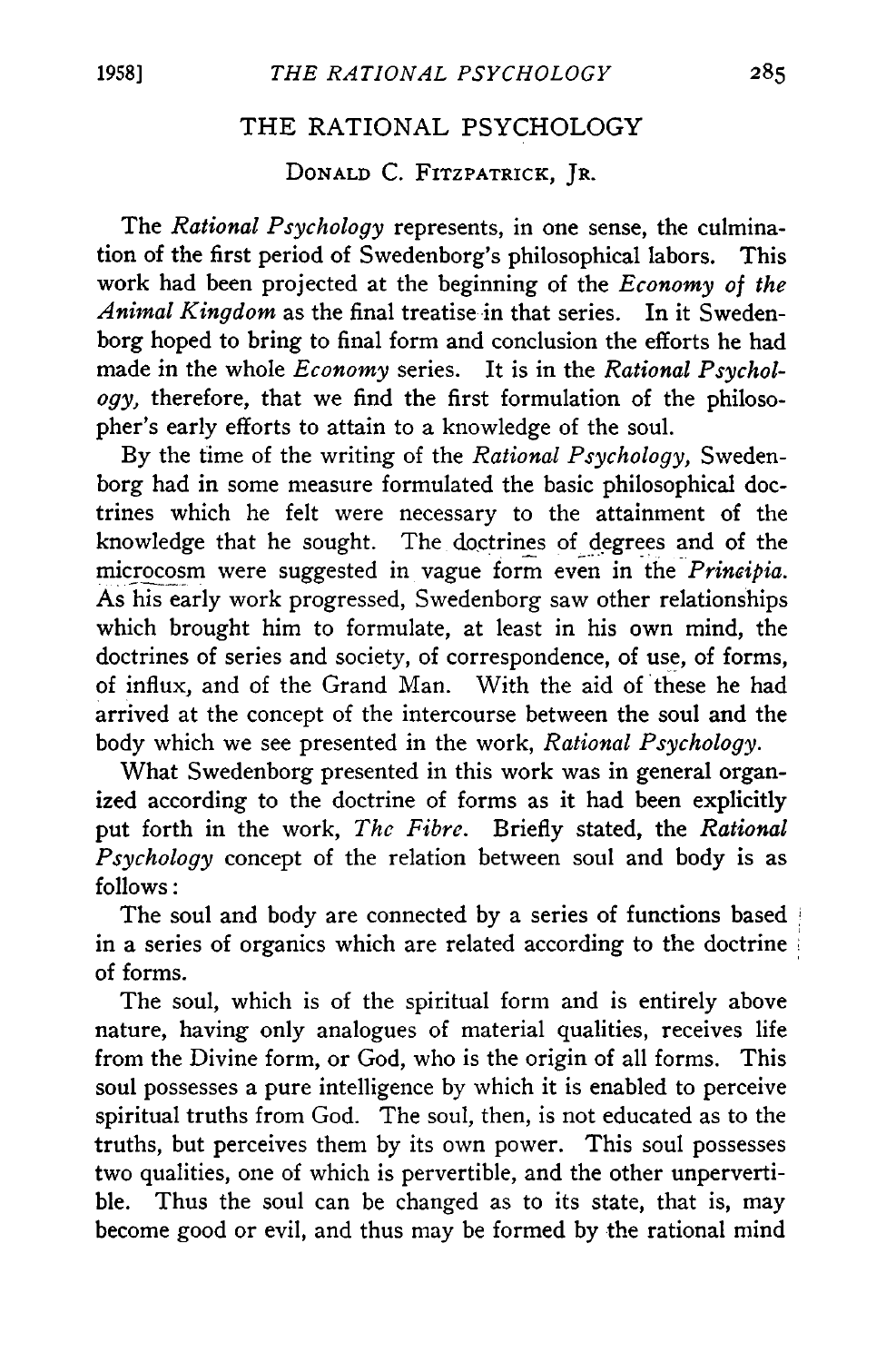of man. However, as to its pure intelligence, and as to its power to govern its animal kingdom or body, it is and must be unpervertible, whether the soul is good or evil.

Below this soul in the series of degrees is the *pure intellectory* or simple cortex, which is organized according to the celestial form, the inmost form of the natural world and the form of the universe. This pure intellectory, by virtue of powers derived from the spiritual soul which is the source of law governing in the body, has the *pure intellect*. This pure intellect is able without education to perceive the prime natural truths necessary to the building and sustaining of the natural body of man. This pure intellect is also the source of the animus, as we shall see, and from the pure intellectories or simple corticals proceed simple fibres which are the all in all of the fibres which weave the body under the direction of the vital essence produced by this simple cortex.

Below the pure intellectory is the *internal sensory* or *cortical gland* which is of the vortical form. This gland is composed of simple corticals and simple fibres. From this gland proceed fibres of the next degree or medullary fibres— i.e., nerve fibrillas, which carry the animal spirit or purer blood produced in the cortical gland. To this gland belong imagination and memory, which arise from changes of state induced by the sensations received from the body.

Below this degree is the brain as a whole, the external or common sensory, which is of the spiral form. The brain is made up of cortical glands and their proceeding medullary fibres. From the brain proceed nerve paths or nerves formed by a gathering together and projection of the medullary fibres into the body. There are two kinds of nerves— sensory nerves and motor nerves. The brain is the sphere of sensations; which have meaning and conscious value because of the operation of the *pure intellect.* It is the pure intellect which produces the animus, i.e., the life of these sensations of the external or common sensory.

Between this animus and the pure intellect arises the rational mind or the mixed intellect, which is the man himself as to thought and acquired character. In this sphere man has thought and freedom, and thus may turn the rational to favor either the lower animus or the higher pure intellect. The direction of this choice modifies the form of the soul so as to determine whether it will be good or evil.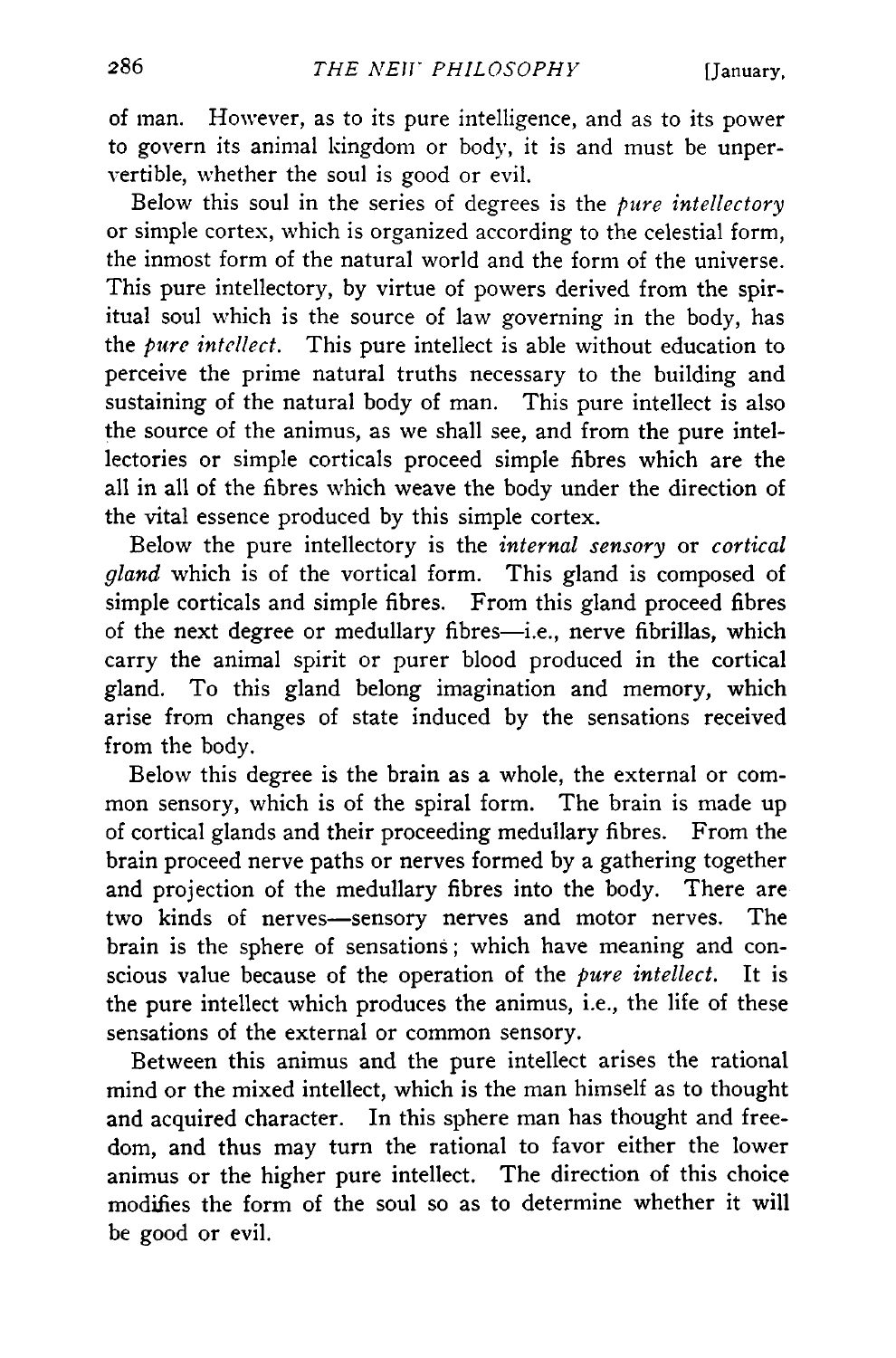Below the brain or common sensory is the body, the structures of which are in general of the circular form. This body is built of nerve fibers, which proceed from the brain to supervise its creation and preservation, and blood vessels from heart and lungs. The body is the sense organ of the mind of man. From it arise the impulses which become sensations in the brain by virtue of the animus, which, as said, derives its power from the pure intellect. Thus there is an unbroken connection through organics and their functions between the body and the soul.

Having come this far, Swedenborg realized that he was no nearer to a true concept of the real nature of the soul. And so he determined to begin his study of the animal kingdom anew. This time he wished to study all of the organs and provinces of the body, using the doctrines of philosophy as his guides. So he began work on the *Animal Kingdom* series, entering into a far more detailed study of the work than he had before. This work was to culminate in a true knowledge of the soul given by the Lord Himself, a knowledge which Swedenborg the philosopher never envisioned until his introduction into the spiritual world; an introduction that was not intended merely to satisfy his philosophical curiosity, but to enable him to serve as the Lord's servant in the giving of a new revelation.

Toward the end of his philosophical labors, Swedenborg came, in the works *The Senses* and *The Worship and Love of God,* to adjust his earlier concepts of the degrees and functions of the natural atmospheres.

In the *Principia* and in the *Economy* series he had had a concept of four natural atmospheres. The first was an inmost and universal element, bringing light from the stars, and determining the order of the universe, and being the form of the inmost or spirituous fluid of man. The second element formed a solar vortex, determining the limits of the solar system, having an organic function as the aura of magnetism. The third element, he thought, formed a wide terrestrial vortex, serving as the medium of light and giving the form of man's purer blood. The fourth element formed the lesser terrestrial vortex of the air, the medium of sound, and was of the same form as the red blood of man.

It is to be noted that nothing of the organic functions of the atmospheres had been suggested in the *Principia.* There, only the